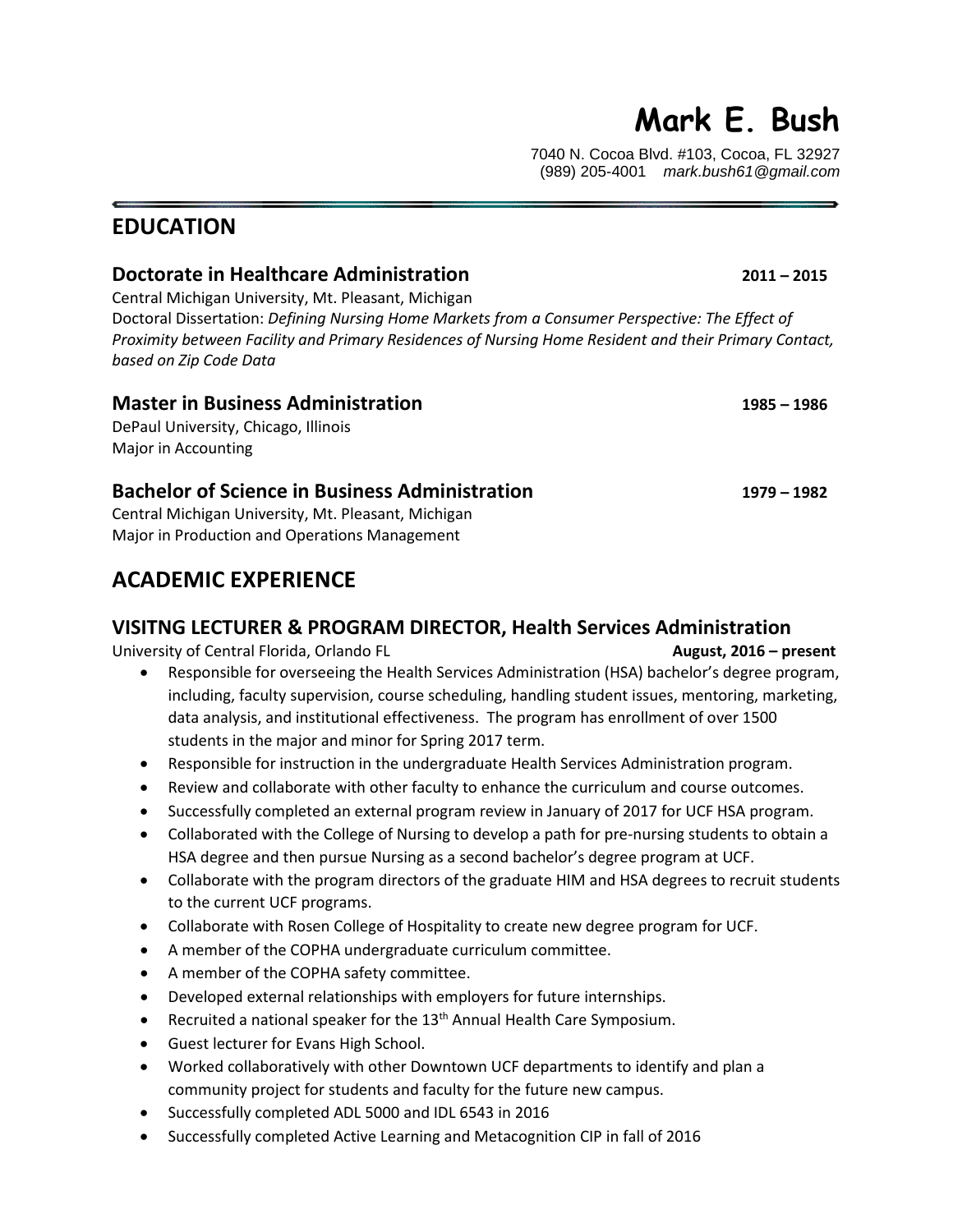### **PROFESSOR & GRADUATE CHAIR, Health Services Administration**

Keiser University, Fort Lauderdale, FL **August, 2015 – August, 2016** 

- Facilitated several courses at the undergraduate and graduate level, in face-to-face classrooms, as well as online and blended formats.
- Responsible for staffing and monitoring the performance of faculty teaching in the masters and doctoral courses serving Health Services Administration students.
- Established outreach program to engage members of the healthcare community to provide internship and career opportunities for students, as well as to serve on the advisory board and ensure that our programs are relevant and meet current needs.
- Leading the assessment effort of the Doctorate in Health Science for ACBSP and SACS accreditation.
- Collaborated with marketing and admissions professionals to develop communication tools and implement marketing efforts to prospective students.
- Coordinated doctoral residency program for all doctoral students in the DBA and DHSc programs.
- Engaging community members in healthcare services roles to serve on the doctoral advisory board for DHSc program.

### **ADJUNCT PROFESSOR, Masters of Science in Administration**

Central Michigan University, Mt. Pleasant, MI **January, 2016 – June 2017**

- Facilitated learning of Finance and Accounting courses for online students.
- Engaged in faculty development workshops to enhance online teaching processes.
- Successfully completed intensive online teaching certification course in Fall, 2015.

### **ADJUNCT PROFESSOR, DeVos Graduate School of Management MBA program**

Northwood University, West Palm Beach, FL **August, 2011 – June 2015**

- Facilitated learning in this highly interactive, discussion-based classroom, including domestic and international students from 18 different countries.
- Proficient in Blackboard platform for course management.
- Assigned to teach 13 graduate-level courses in Accounting, Finance, Corporate Strategy, and Integration.
- Role of Chairman of the Board for Managerial and Leadership Simulation course.
- Assignments include West Palm Beach, Switzerland and Michigan Campuses.
- Completed ETOM certification to teach in online graduate courses.

### **ADJUNCT PROFESSOR, Accelerated Online MBA program**

Marylhurst University (Marylhurst, Oregon) **March, 2011 – May 2017**

- Assigned to teach multiple graduate-level accounting, finance, and health service administration courses online.
- Proficient in Moodle course management platform, as well as Aplia.
- Beta-group for university transition from Moodle to Canvas course management platform.
- Successfully completed in-house training and certification process to teach online.
- Designed several online learning activities to enhance accounting and finance acumen.
- Participated in the design of MBA in Healthcare Management curriculum.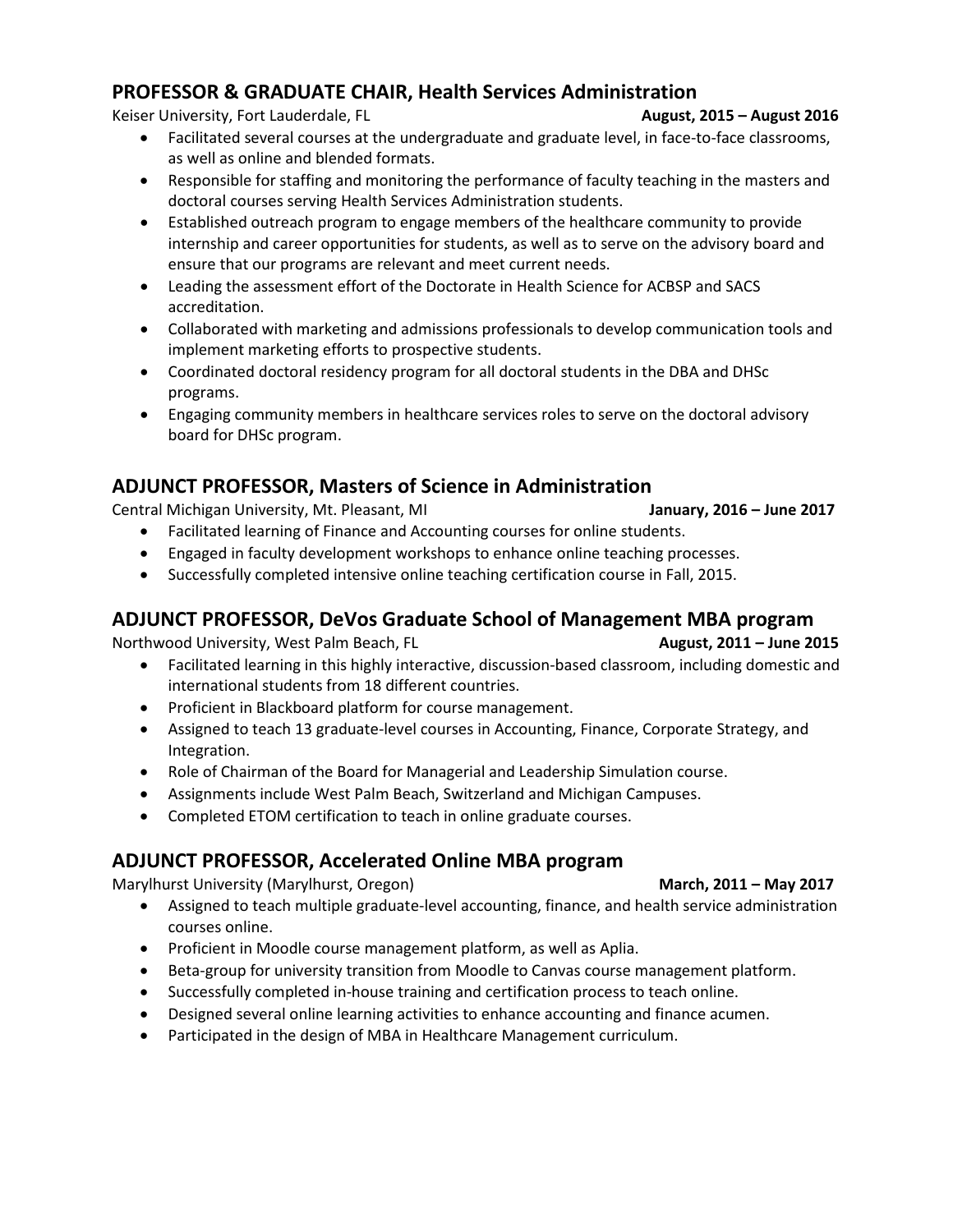# **PROFESSIONAL EXPERIENCE**

### **PRESIDENT AND CHIEF EXECUTIVE OFFICER**

Northwest Florida Community Hospital **December, 2013 – April, 2015**

- Responsible for the operations of a 59-bed hospital with 250 employees, which includes a 34 bed skilled nursing facility. This role includes budgeting, cash flow management, capital project management, physician relations, raising capital for project development, managing restricted funds and business development.
- Successfully developed new outpatient business in orthopedics, cardiology and ENT.
- Recruited 10 specialists to serve in outpatient clinics.
- Enhanced relationship with skilled nursing facilities to provide laboratory services for their residents in a three-county area.
- Enhanced the clinical affiliation with Gulf Coast Regional Medical Center to provide enhanced specialty care to community.
- Developed clinical provider agreement with the local health department to provide hospital care for their patients.

## **PRESIDENT AND CHIEF EXECUTIVE OFFICER**

MidMichigan Medical Center Gratiot **January, 2008 – August, 2011**

- Responsible for the operations of a 140-bed hospital with 850 employees.
- Successfully developed new outpatient business activities in diagnostic imaging, including expansion of facilities and the addition of new modalities.
- Managed design and implementation of a new 165,000 square foot in-patient facility, and the renovation of the existing facility for outpatient services.
- Successfully recruited twenty new healthcare providers, with over 80 percent retention.
- Expanded ancillary services to increase overall market share and service levels.
- Enhanced the external fund raising for capital expenditures during the expansion of the facility.
- Concurrent with operational role at the medical center in Gratiot, responsible for the overall operations of ten renal dialysis facilities within the health care system. This includes over 500 patients with over 30,000 treatments in dialysis in 162 stations. In total, there approximately 195 employees working in these ten facilities.

### **EXECUTIVE VICE PRESIDENT**

MidMichigan Medical Center Gladwin **June, 1993 – December, 2007**

- Responsible for the operations of a 25-bed critical access hospital with 265 employees.
- Successfully developed new outpatient business in rehabilitation services as well as diagnostic imaging, including expansion of facilities.
- Managed construction projects for three major expansions, including an outpatient and emergency room addition, an outpatient rehabilitation services facility, and a new operating room and MRI facility. Project management activities involved design, process redesign, construction and budgeting.
- Led the effort to convert the hospital from an acute-care facility to a critical-access facility in 2005. This resulted in a dramatic improvement in profitability, as well as a positive impact on the services provided to Gladwin and its surrounding communities.
- Successfully recruited eight new physicians to the Gladwin campus. Retention rate for primary care physicians is over 80 percent.
- Concurrent with operational role at the medical center in Gladwin, responsible for the overall operations of two long-term-care facilities within the health care system. This includes Stratford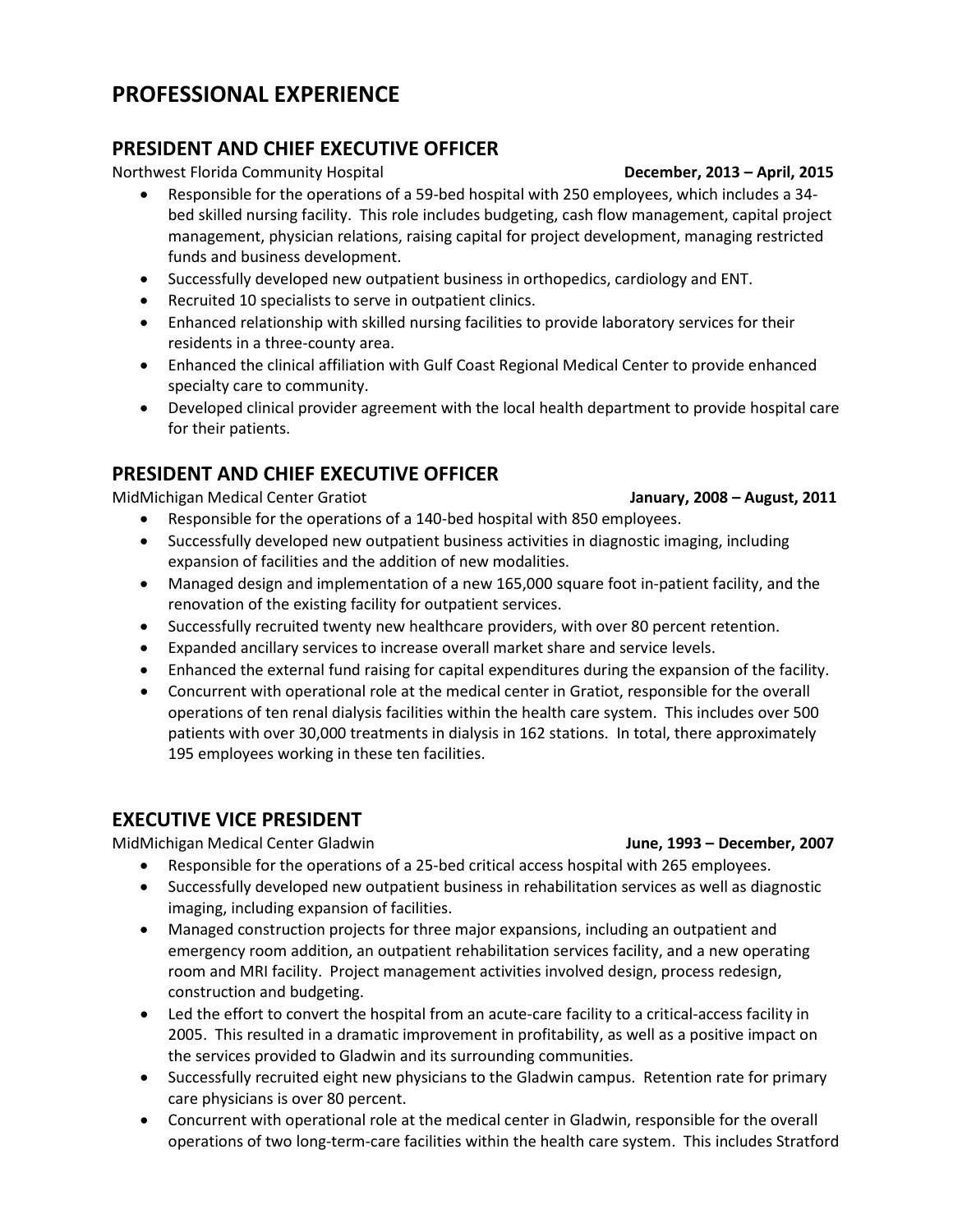Village, an 80-bed nursing facility in Midland, serving Medicare, Medicaid, and private-pay residents, as well as a 20-bed assisted-living unit of care. The long-term-care facility at Gladwin Pines includes 120 beds for Medicare, Medicaid, and private-pay residents. In total, there are 290 employees serving both facilities.

### **CHIEF FINANCIAL OFFICER**

MidMichigan Medical Center Gladwin **June, 1989 – December, 2007** Gladwin Pines and Stratford Village Nursing Homes

- Performed all responsibilities of the CFO for Gladwin hospital as well as Gladwin Pines Nursing Home since 1989, with the added CFO responsibility for Stratford Village Nursing Home in 1998.
- During this time, the automated processes improved from 8 to 4 days to complete the monthly closing process.
- Operating margin for fiscal year ending June 30, 2007 was over 6%. Days cash on hand was 288 days, with gross accounts receivable of 56 days (net 17 days).

# **SCHOLARLY PRESENTATIONS & PUBLICATIONS**

Bush, M., Williams, G, Granoff, M. and Djokic, B. (2018). Understanding the change between Inpatient charges and payments in Florida Hospitals from Medicare. *Journal of Strategic and International Studies,*13(2), 45-52.

Bush, M., Williams, G, Granoff, M. and Djokic, B. (2017). Nursing home markets influenced by primary contact to the resident. *Journal of Strategic and International Studies,*12(4), 46-52.

Bush, M., Williams, G, Bush, C. & Djokic, B. (2016). The impact of residents' primary contact location in determining the nursing home market. *Journal of Strategic and International Studies,11(2),* 50-58.

Bush, M., Williams, G, Bush, C. & Djokic, B. (2016). Distance, an important variable in nursing home selection for primary contact in Kentucky market. *International Journal of Strategic Management,16(2),* 65-70.

Bush, M., Williams, G, Granoff, M. and Djokic, B. (2017). Nursing home markets influenced by primary contact to the resident. *Journal of Strategic and International Studies,*12(1), 39-45.

Bush, M., & Williams, G. (2016). The Impact of Residents' primary contact location in determining the nursing home market. Presentation at International Multidisciplinary Academic Conference. Cocoa Beach, Florida.

Bush, M., & Williams, G. (2017). Nursing home markets influenced by primary contact to the resident. Presentation at International Multidisciplinary Academic Conference. Key West, Florida.

Bush, M. (2016). Understanding the return on investment of an engagement program. Presentation for the Human Resources of Palm Beach County (HRPBC) Annual Conference and Expo in West Palm Beach, Florida.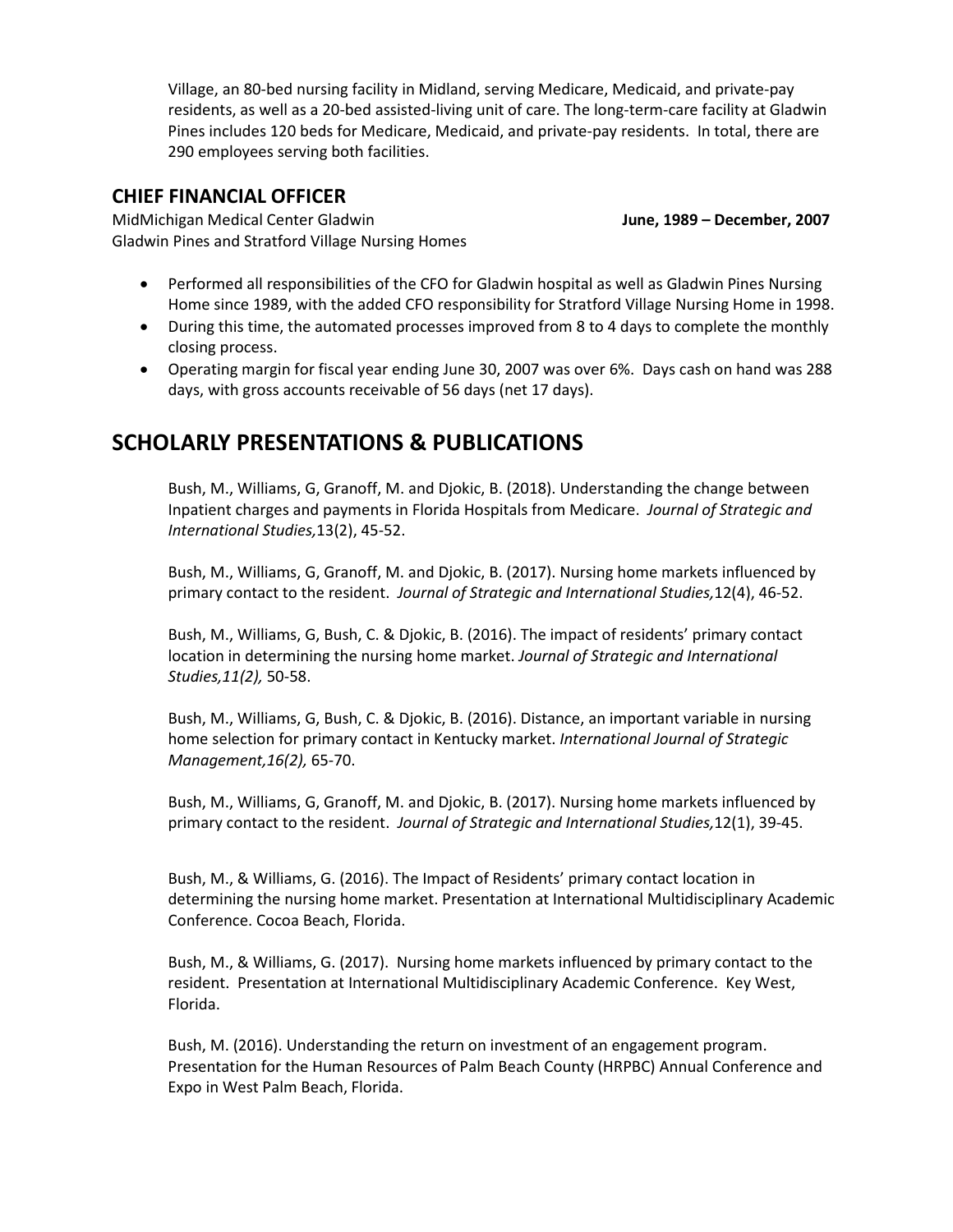Bush, M. (2016). Healthcare trends in employee wellness. Presentation for the Florida West Coast Employee Benefits Council Monthly Meeting in Tampa, Florida.